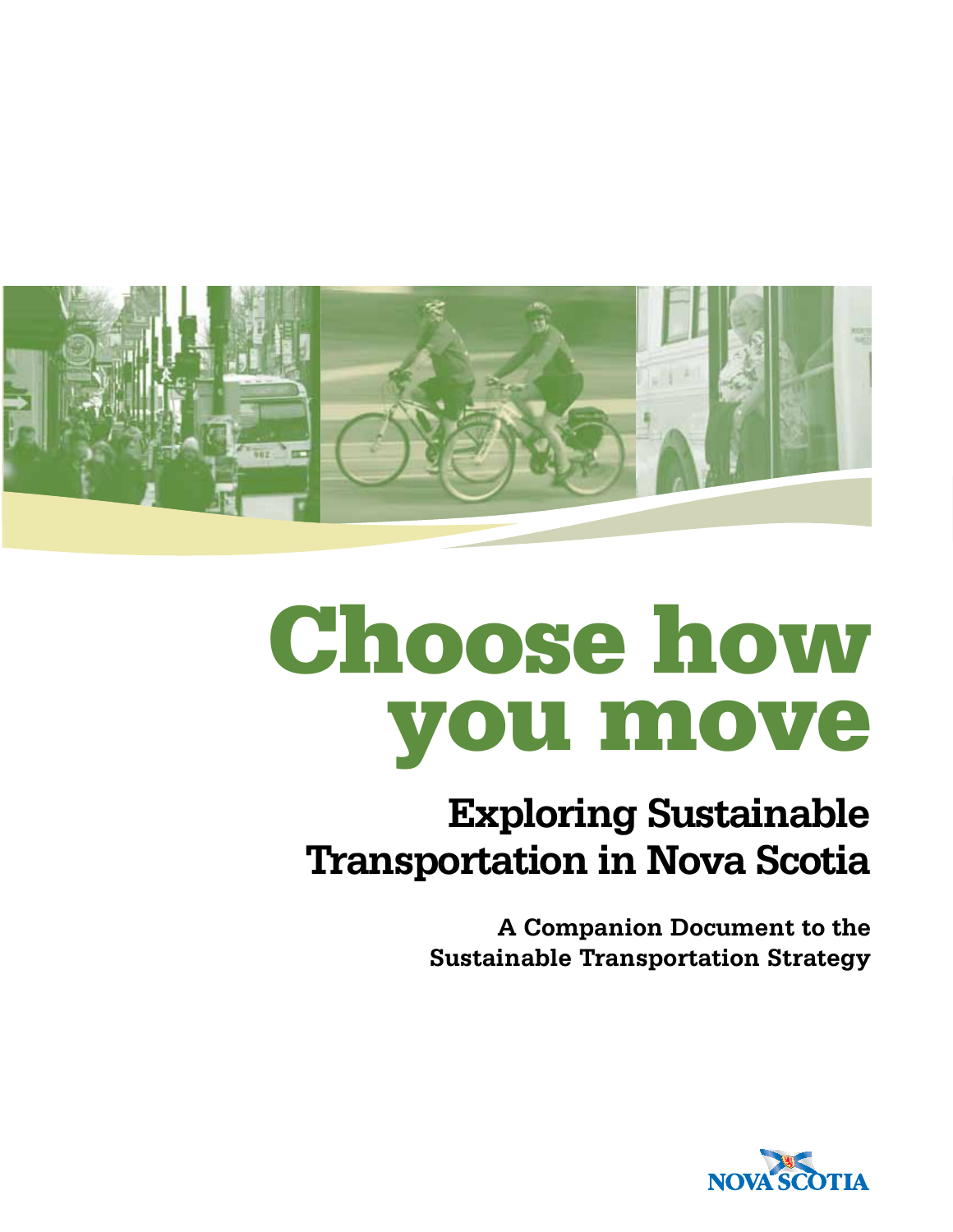## Choose how you move

**Exploring Sustainable Transportation in Nova Scotia**

**A Companion Document to the Sustainable Transportation Strategy**

April 2013



© Crown Copyright, Province of Nova Scotia, 2013 All photos in this document are property of the Crown unless otherwise indicated.

> The Sustainable Transportation Strategy and its companion document *Exploring Sustainable Transportation in Nova Scotia* are both available online at *www.novascotia.ca/sustainabletransportation*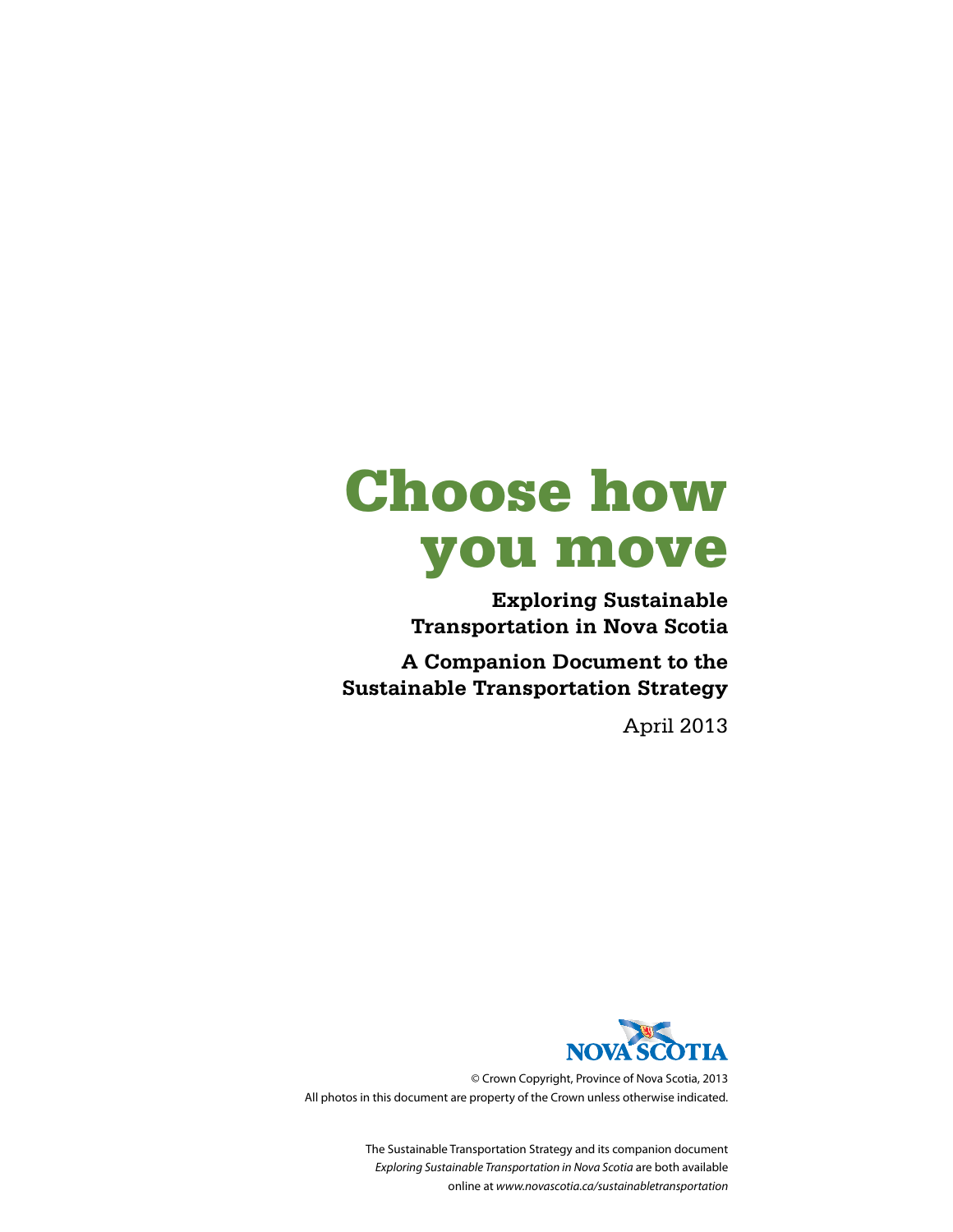### **Contents**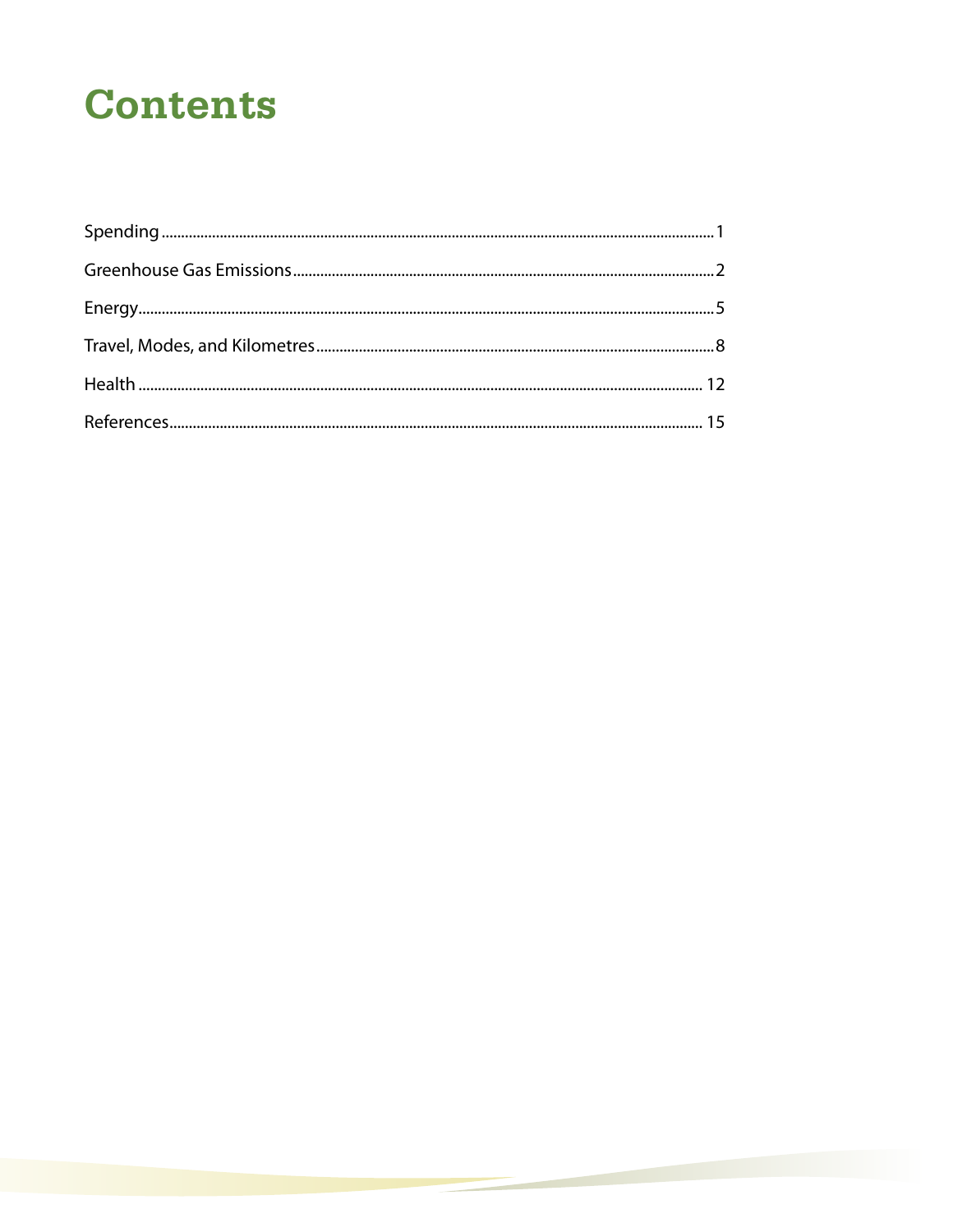### **Spending**



#### **Figure 1. Average Household Consumption in Nova Scotia, 2009**

(Statistics Canada, 2009A)

Nova Scotia households spend a lot on transportation, second only to shelter. About 20% of what we consume goes towards paying for transportation which is, on average, about \$8,900 per year. For those with a car, this number is likely higher.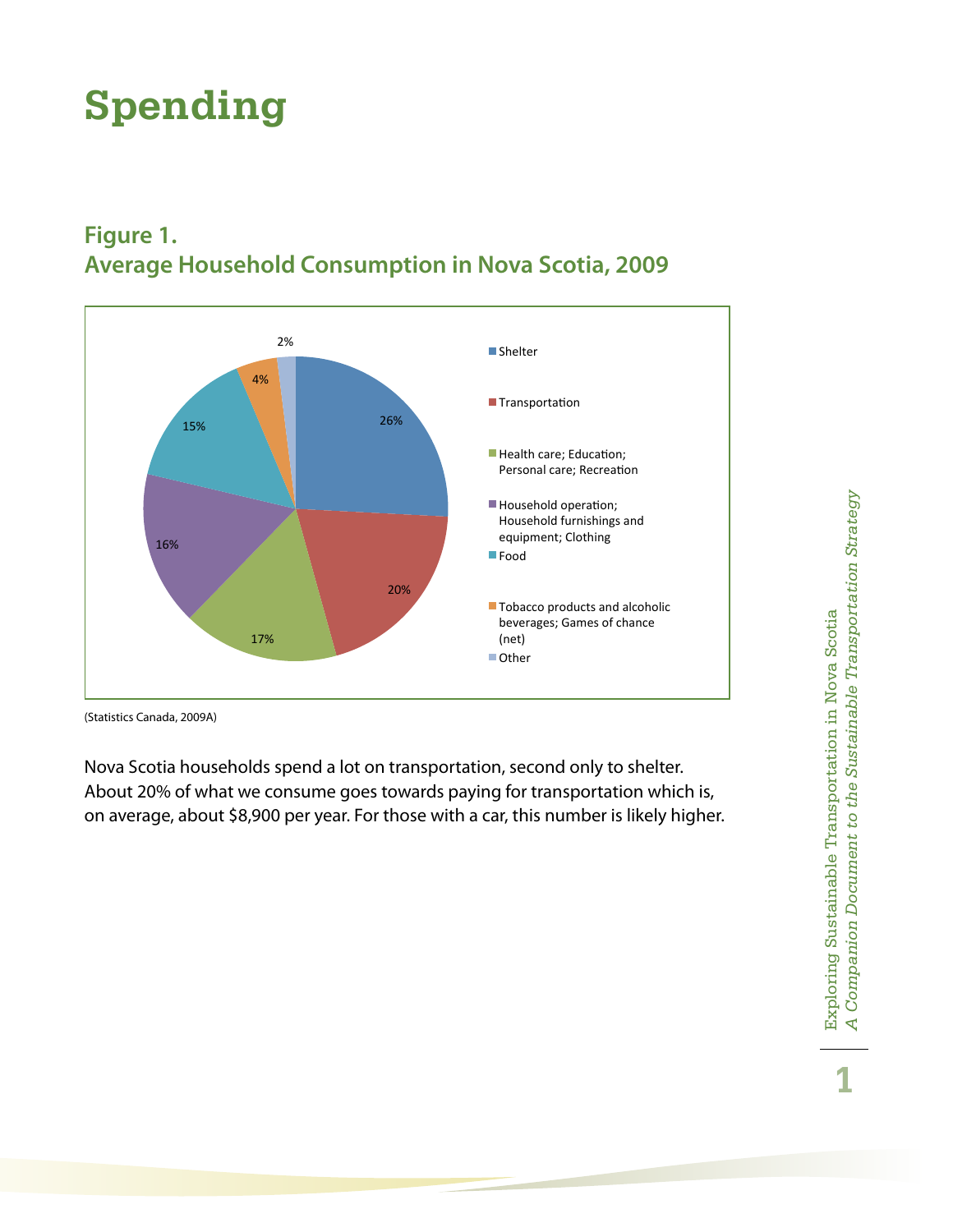### **Greenhouse Gas Emissions**

#### **Figure 2. Greenhouse Gas Inventory for Nova Scotia, 2010**



(Environment Canada, 2012)

Transportation is one of the largest contributors of greenhouse gas (GHG) emissions in Nova Scotia, second only to electricity production. Transportation accounts for approximately 26% or 5310 kt CO $_{\textrm{\tiny{2}}}$  eq<sup>1</sup>. Nova Scotia already has stringent regulations for the electricity sector that are spurring emissions reductions. Transportation initiatives will play an important role in helping meet our obligation to reduce overall GHG emissions to 10% below 1990 levels by 2020.  $\alpha$ ransportation is one or the largest contributors or greenhouse gas (Grig)

1 Kilotonnes of carbon dioxide equivalent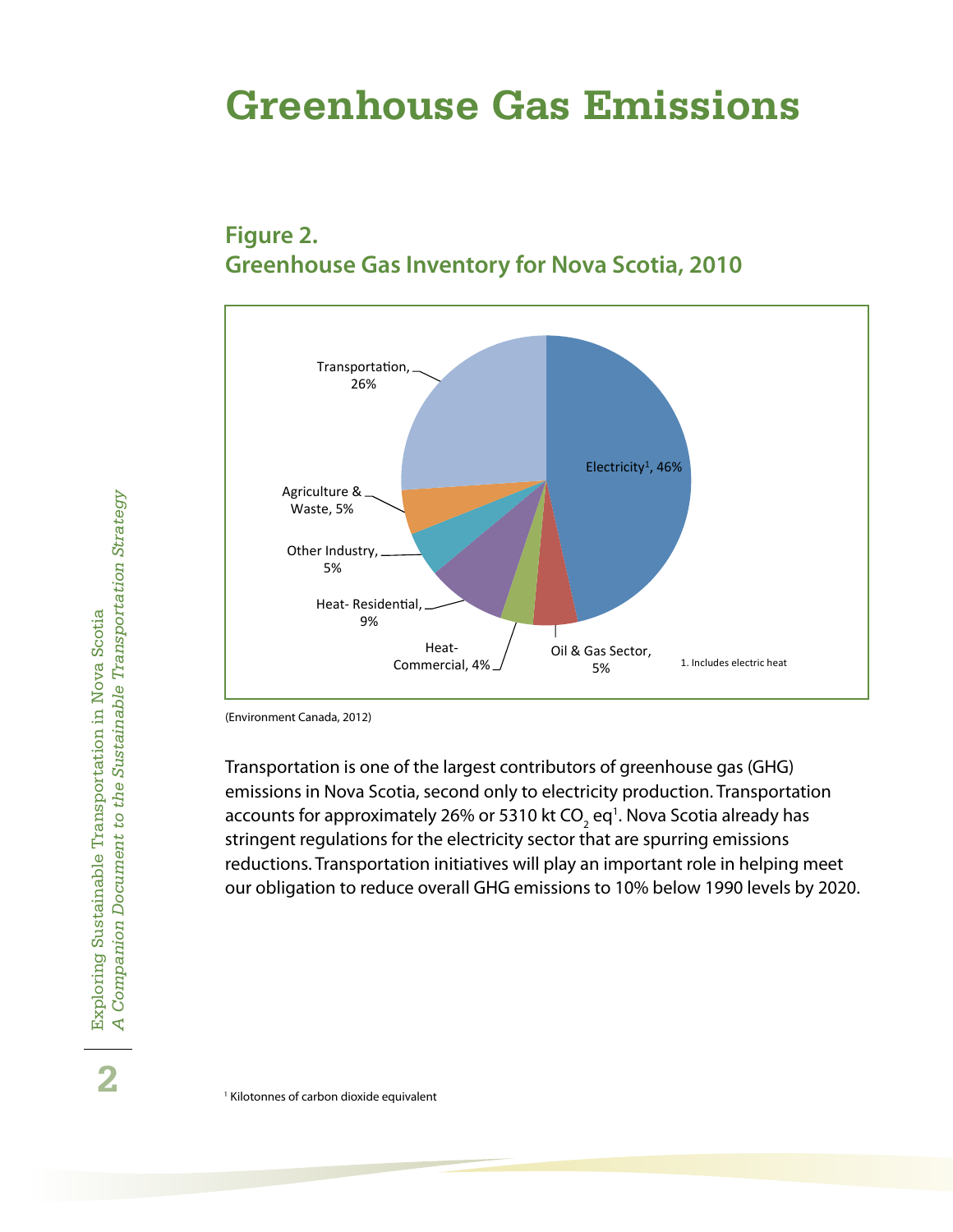#### **Figure 3. Nova Scotia Transportation Sector Greenhouse Gas Emissions, 2010**



(Environment Canada, 2012)  $\mathbf{v}$  into the broken  $\mathbf{v}$ 

The transportation sector can be broken down into five segments: road transportation, civil aviation (domestic aviation), railways, navigation (domestic marine), and other (including off-road vehicles and pipelines). The road transportation segment is by far the largest source of GHG emissions, accounting for approximately 70% of the transportation sector's emissions. Passenger vehicles and light trucks account for almost half of the sector's total emissions. transportation, civil aviation (domestic aviation), ranways, navigation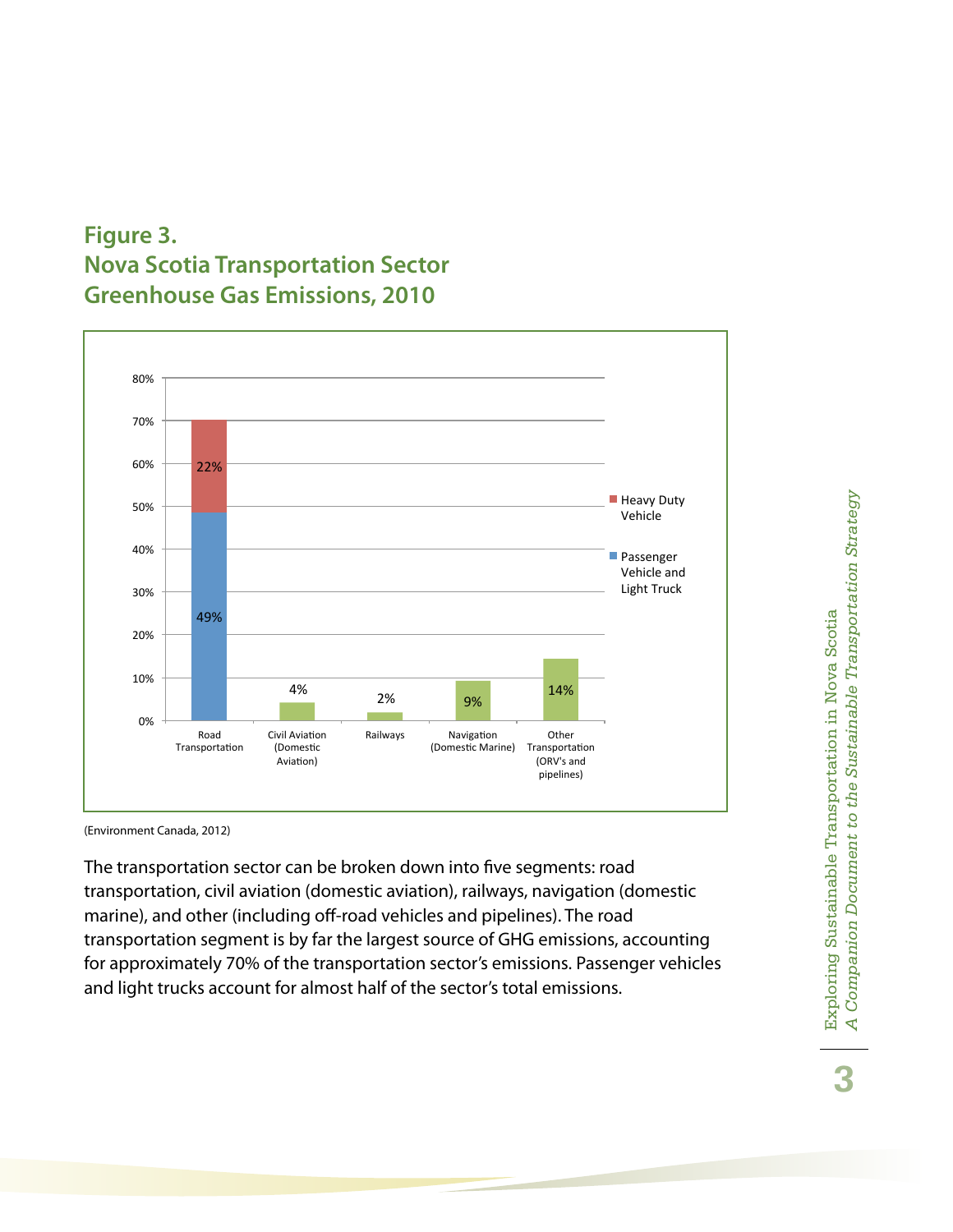#### **Figure 4. Emissions per Kilometre by Transportation Mode<sup>1</sup>**



(Pembina Institute, 2012)

Different modes of transportation contribute different amounts of GHG emissions. Across North America, consumer preferences show a trend towards larger vehicles, such as sport utility vehicles (SUVs), pick-up trucks, and minivans. Larger vehicles produce more GHG emissions than smaller vehicles. Busses produce fewer GHG emissions per passenger than most types of passenger vehicles. Walking and cycling produce no GHG emissions at all.<br><br><sup>1</sup> <sup>Emissions are for a typical vehicle in each category. <sup>Rus is</sup> ass</sup> Different modes of transportation contribute different amounts of GHG emissions.

<sup>1</sup> Emissions are for a typical vehicle in each category. Bus is assumed to have 10 passengers, light rail transit to have 23.6 passengers. Emission factors based on those from Transport Canada, *Urban Transportation Emissions Calculator*. Available at: *http://wwwapps.tc.gc.ca/prog/2/UTEC-CETU/Menu.aspx?lang=eng*

Note: Plug-in Hybrid vehicle emissions may vary depending on electricity fuel source.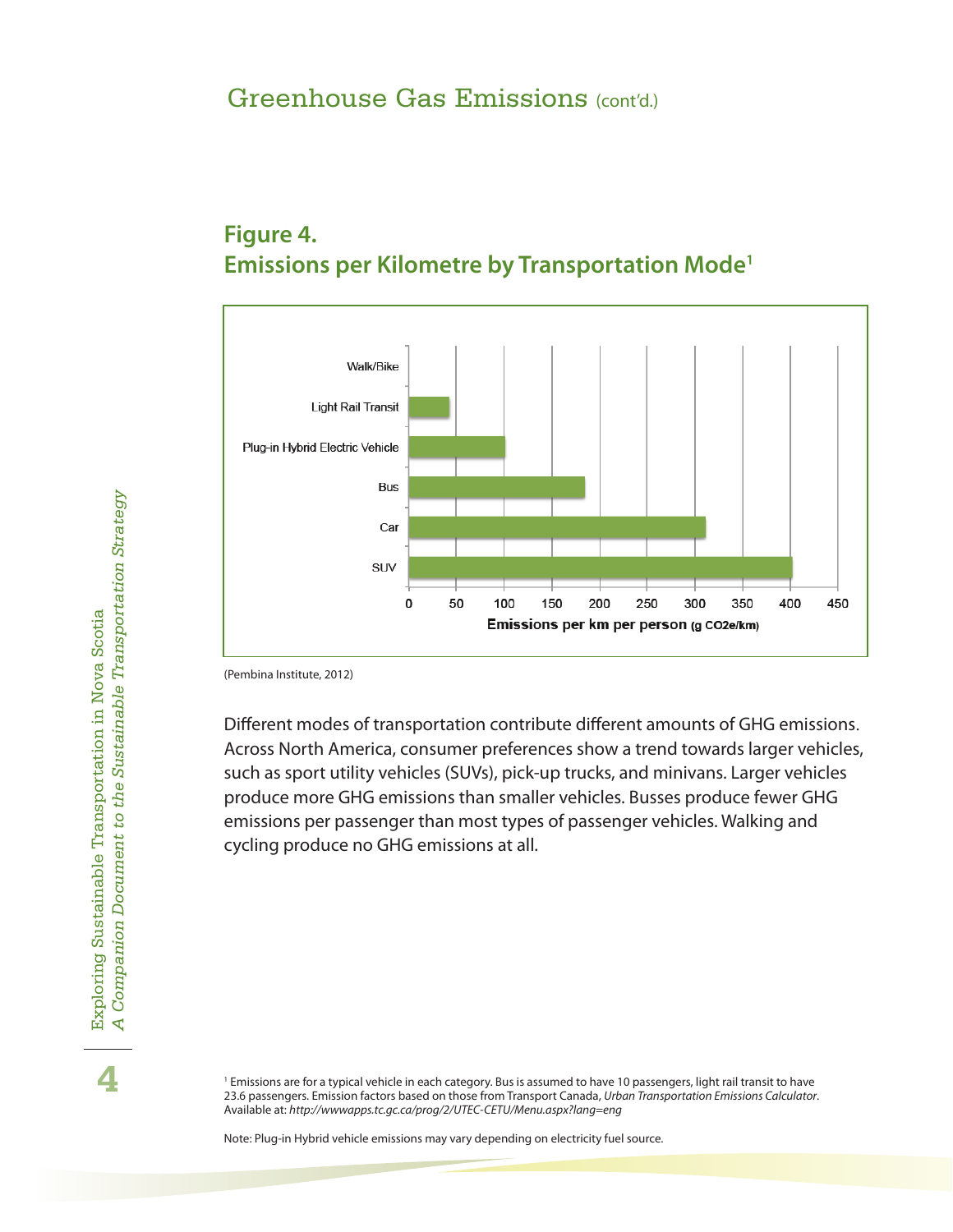### **Energy**





(Statistics Canada, 2011)

Transportation is the largest energy consuming sector in Nova Scotia, accounting for 38% (62.4 Petajoules) of Nova Scotia's total energy use. That's more than the commercial and industrial sectors combined. transportation is the largest energy consuming sector in iv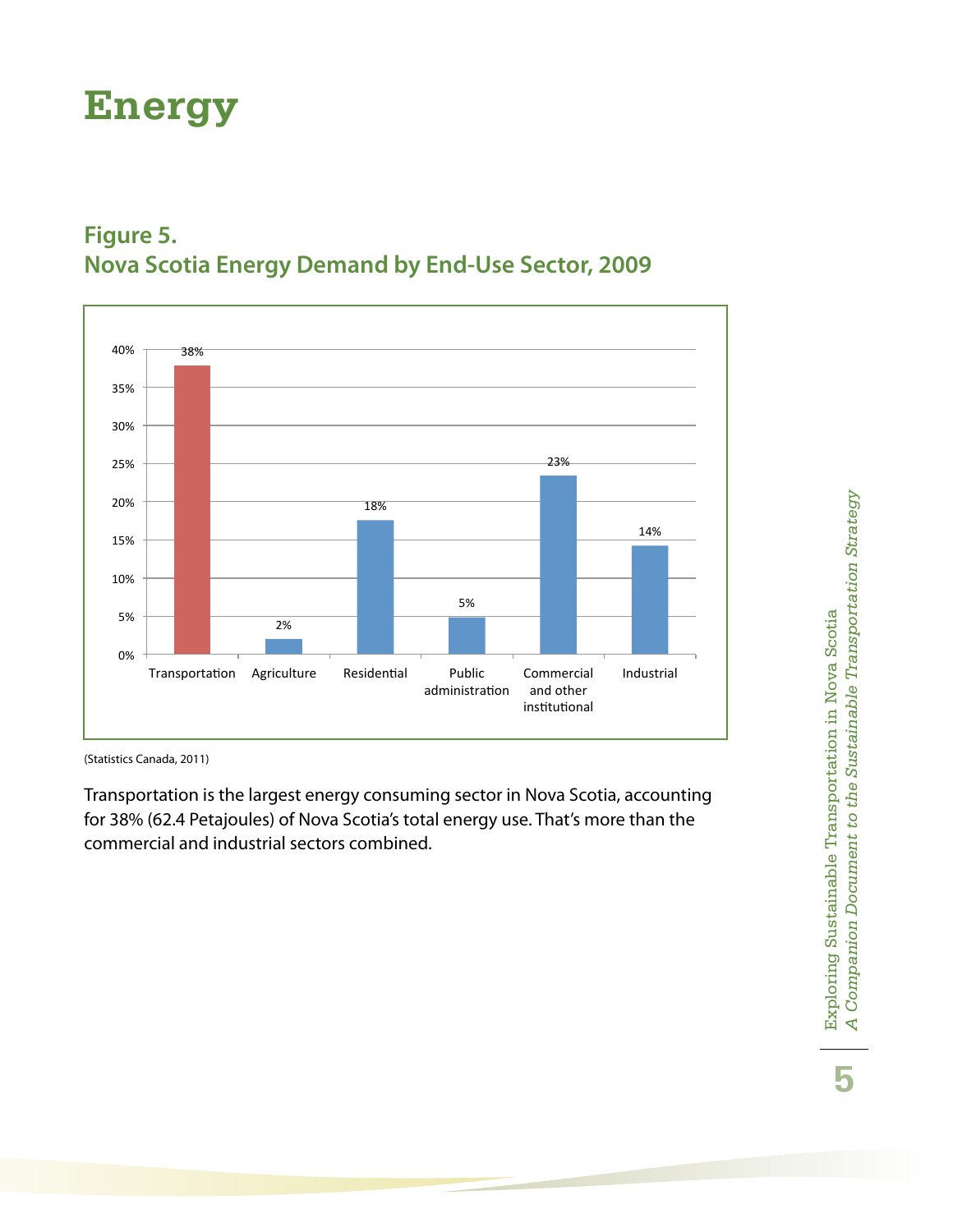#### Energy (cont'd.)



#### **Figure 6. Transportation Energy Use by Fuel Source, 2010 6 . Transportation Energy 
Use 
by 
Fuel 
Source, 
2010**

(Natural Resources Canada, 2012A)

Not only is the transportation sector the largest energy consuming sector in Nova Scotia, but it is also completely dependent on refined petroleum products. In 2010, 87% of the fuel used in transportation was either motor gasoline or diesel fuel.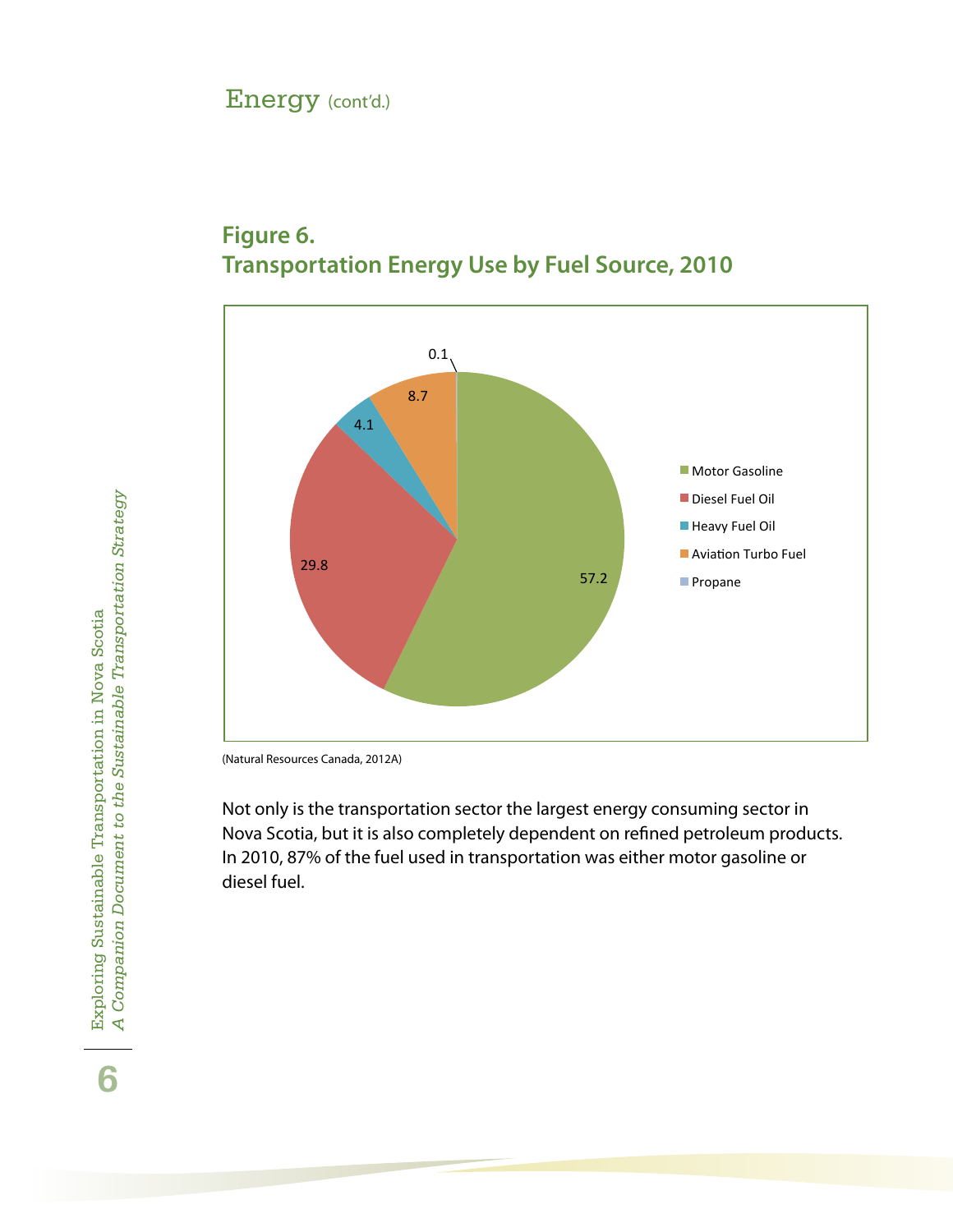



<sup>(</sup>Natural Resources Canada, 2012B)

The last eight years alone have seen significant fluctuation in the price of gasoline. With our transportation system's high level of dependence on fuels, price volatility can severely impact Nova Scotians.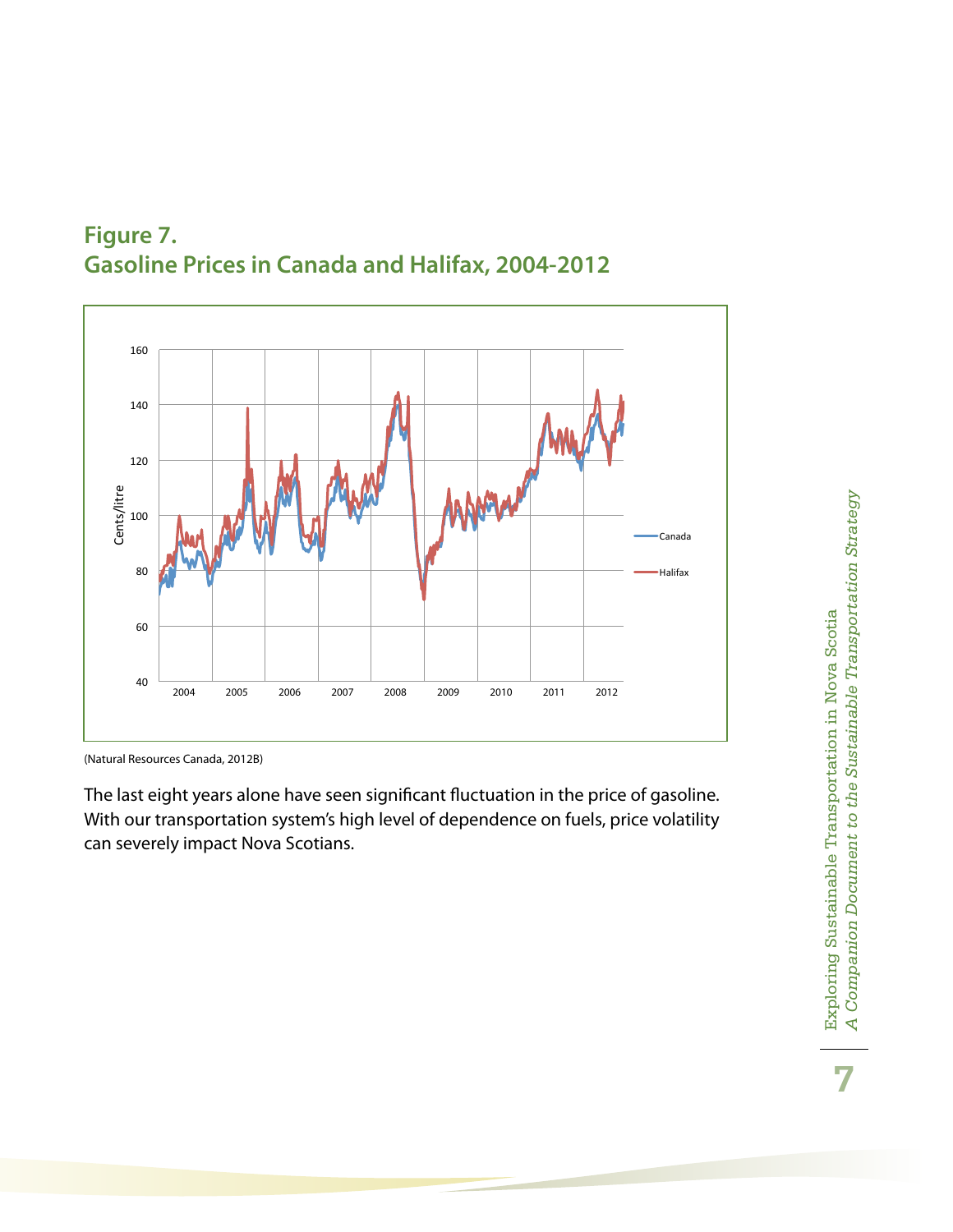### **Travel, Modes, and Kilometres**





(Statistics Canada, 2006A)

Nova Scotians commute some of the longest distances to work compared to other provinces. Only Ontario commuters travel further to get to work.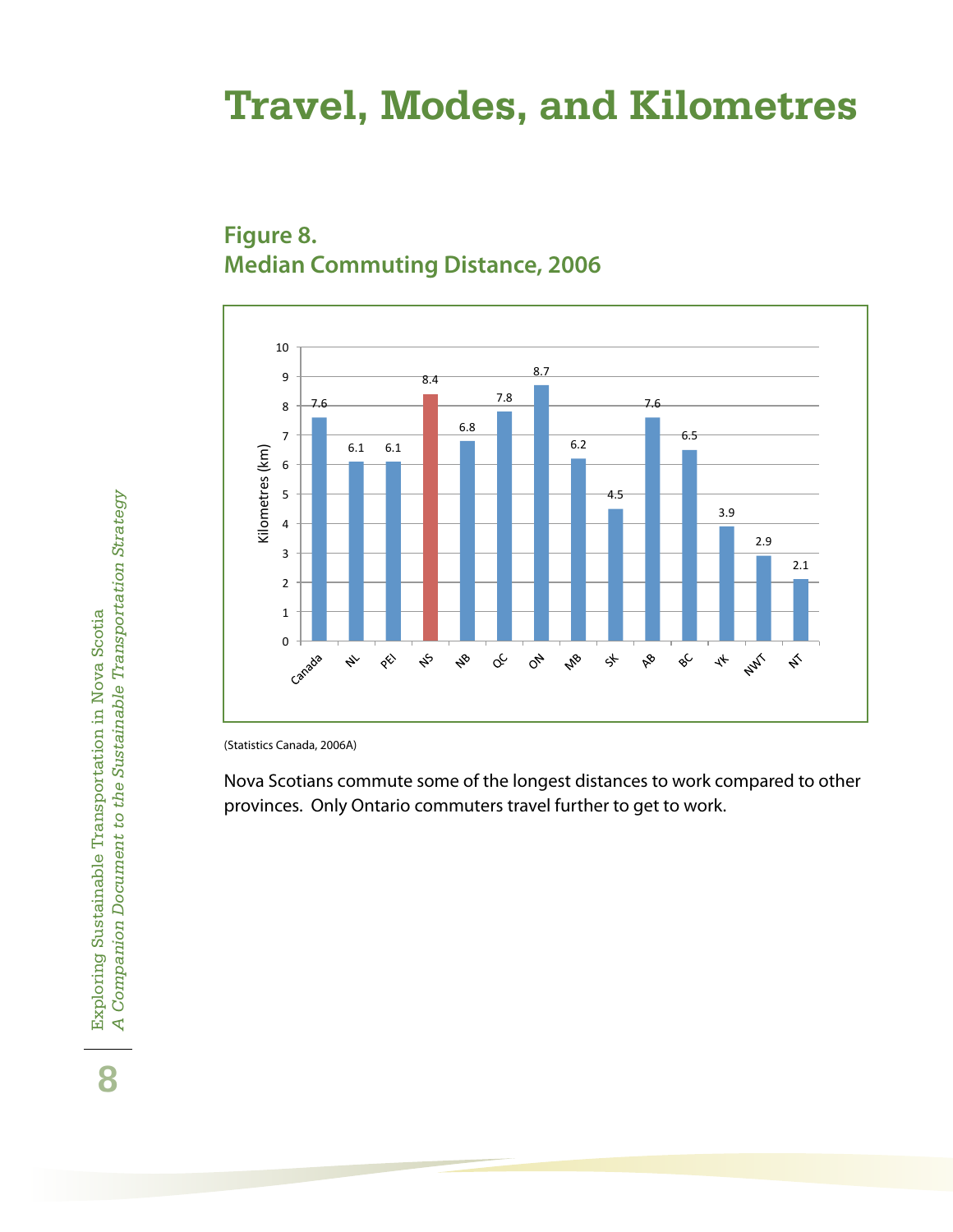#### **Figure 9. Fuel costs and emissions for various vehicles in Nova Scotia**

|                                                                  | 2008<br>Ford<br>Escape | 2012<br>Hyundai<br>Elantra | 2012<br>Ford F150<br>4WD | 2013<br>Toyota<br>Prius | 2010<br>Honda<br>Civic |
|------------------------------------------------------------------|------------------------|----------------------------|--------------------------|-------------------------|------------------------|
| Fuel economy <sup>1</sup><br>(L/100 km)<br>city/combined/highway | 13/11.8/9.8            | 8.4/7.4/6.2                | 16.8/15.7/13             | 4.6/4.7/4.9             | 9/8.1/6.9              |
| Avg. annual km<br>driven in NS                                   | 17400                  | 17400                      | 17400                    | 17400                   | 17400                  |
| <b>GHG</b> emissions<br>(t CO <sub>2</sub> eq/year)              | 4.8                    | 3.0                        | 6.4                      | 1.9                     | 3.3                    |
| Annual fuel cost <sup>2</sup>                                    | \$2567                 | \$1610                     | \$3415                   | \$1022                  | \$1762                 |

The types of cars we drive can significantly impact how much we pay for fuel and the amount of GHG emissions (as well as other air pollutants) we produce.

1 Fuel economy figures are based on the US. EPA's Fuel Economy Guide, available at *http://www.fueleconomy.gov/* 2 Annual fuel cost based on \$1.25 cents/litre, the average price of gasoline in Halifax in 2011.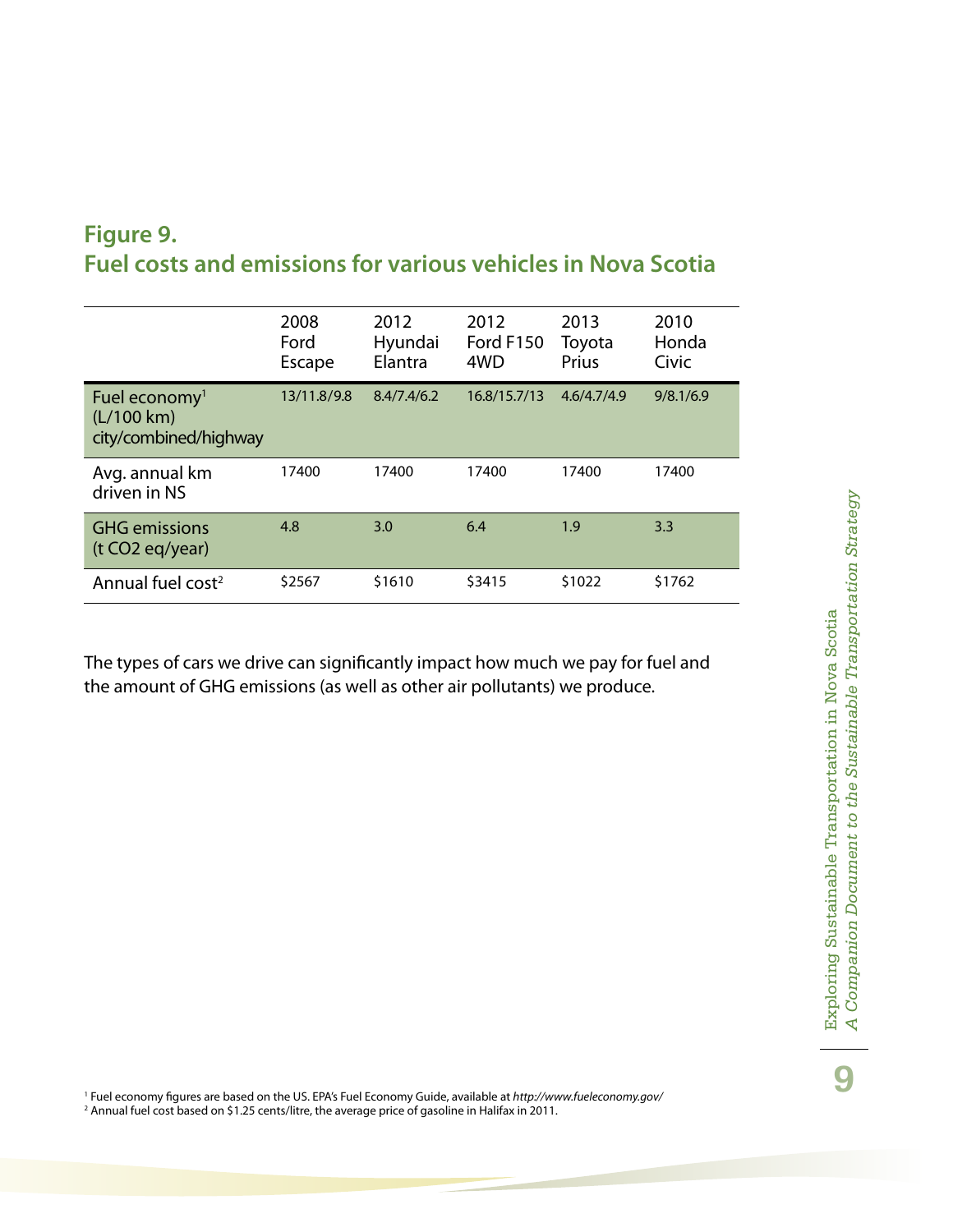

#### **Figure 10. Percentage of commuters by mode, 2006**

(Statistics Canada, 2006B)

In Nova Scotia, the vast majority (73%) of commuters drive to work by themselves in a car while 11% get a ride in a vehicle as a passenger. 15% take transit, walk or ride a bicycle to work. Commuters in Nova Scotia drive alone more than the national average (73% compared to 72%), used public transit less than the national average (6% compared to 11%), and either walked or bicycled slightly more than the national average (9% compared to 7%). in a car write TTM yet a nue in a venicle as a passenger. TSM take transit, waik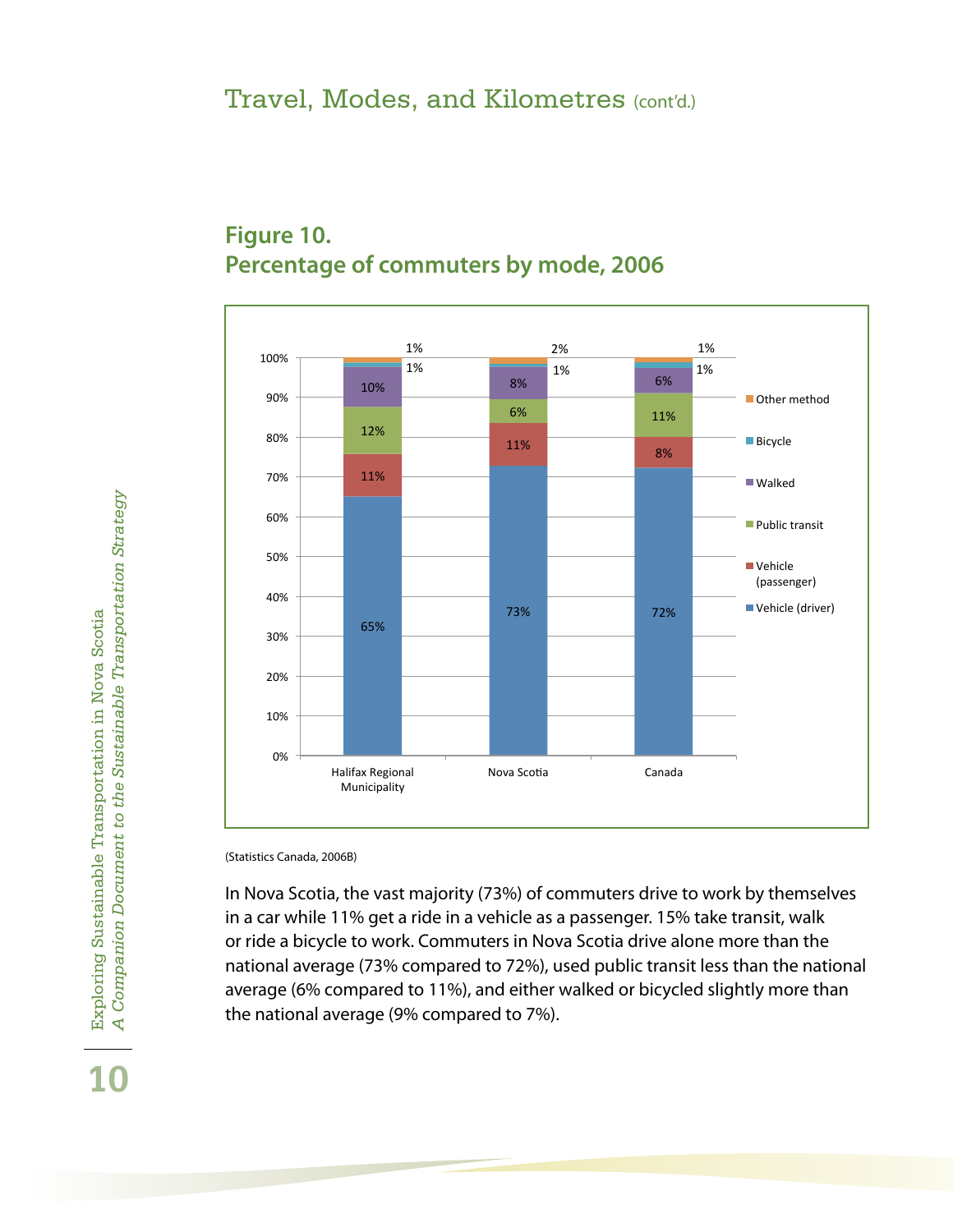

#### **Figure 11. Average distance driven, 2009**

(Transport Canada, 2010)

In 2009, passenger vehicles and light trucks in Nova Scotia drove on average 17,400 km, the most in Canada. Exploring Sustainable Transportation in Nova Scotia<br>A Companion Document to the Sustainable Transportation Strategy *A Companion Document to the Sustainable Transportation Strategy* Exploring Sustainable Transportation in Nova Scotia **11**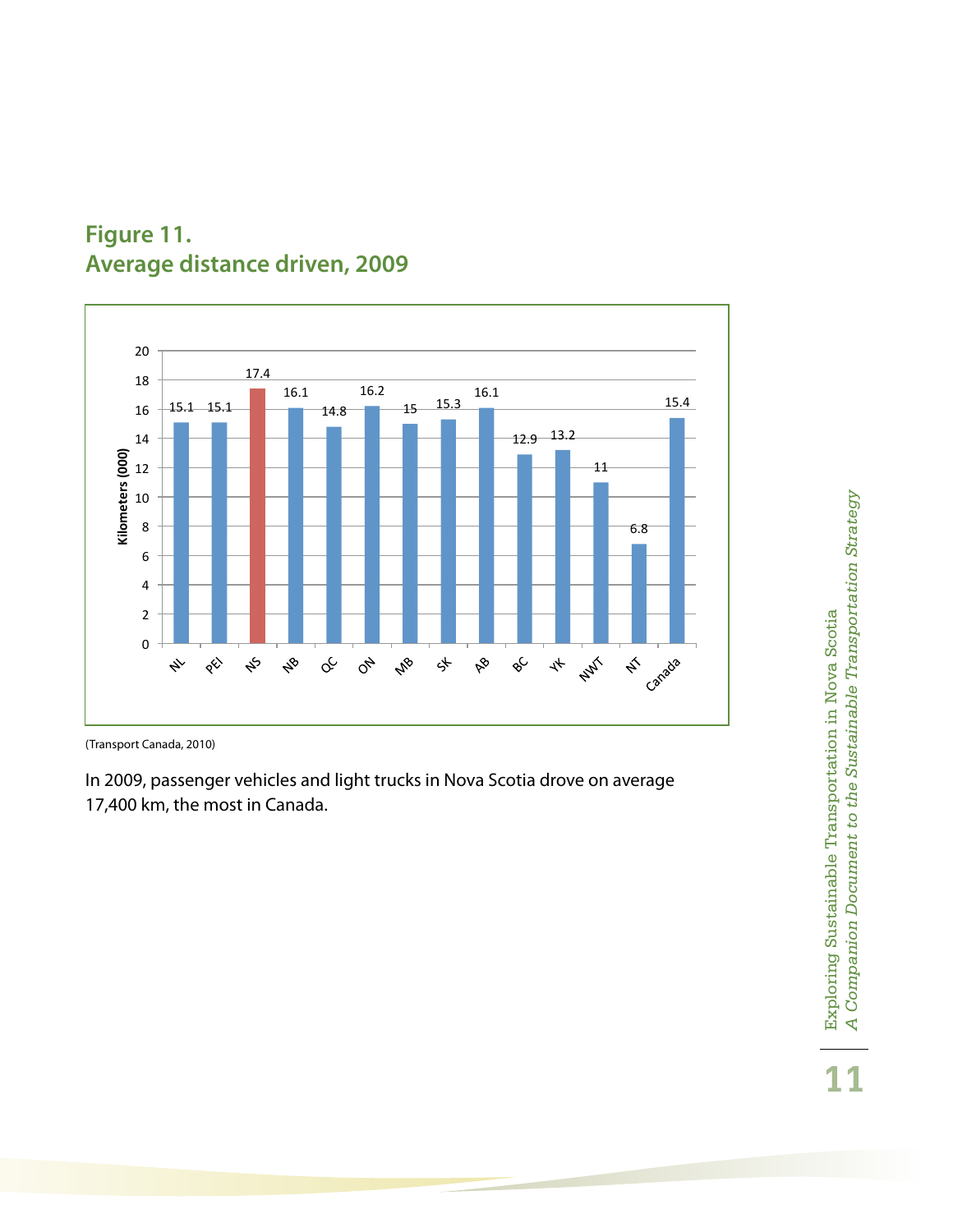### **Health**

#### **Figure 12. Proportion of Students meeting minimum Physical activity guidelines, 2009-10**



(Government of Nova Scotia, 2012A)

In Nova Scotia, physical activity levels have been on a downward trend. Less than 30 per cent of grade 7 students and 5 per cent of grade 11 students (and less than 1 per cent of grade 11 girls) now meet the minimum guidelines. The decline in activity from grades 3 to 7 appears to be growing, especially for girls. (Government of Nova Scotia, 2012B)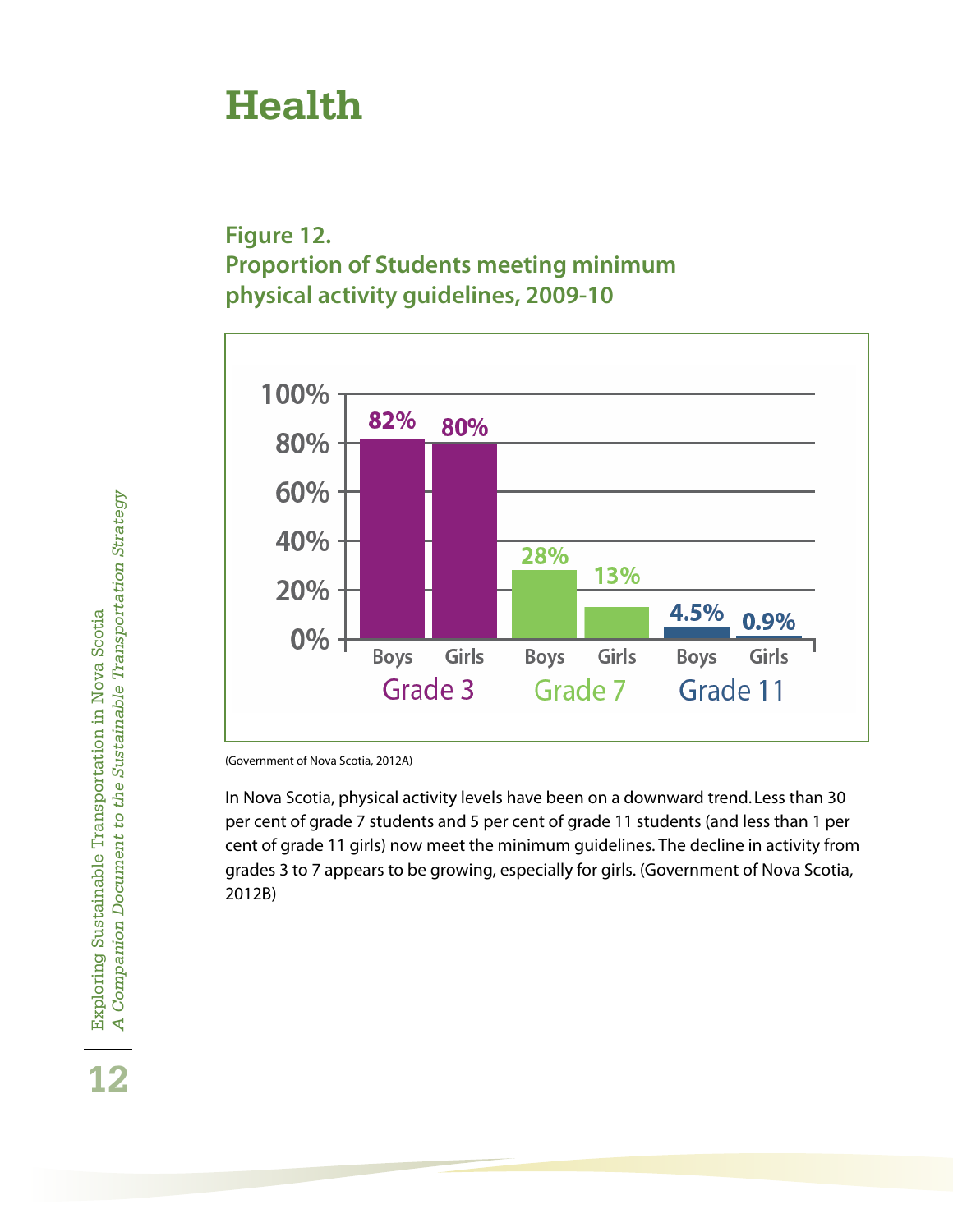



<sup>(</sup>Government of Nova Scotia, 2012A)

The rise in childhood obesity and preventable chronic disease is a global issue. In Nova Scotia today, one in three children and youth is overweight or obese, and rates of unhealthy eating, sedentary behaviour, and inactivity are much higher. Our rates of chronic disease are among the highest in the country. It is unclear whether rates of chronic disease are among the highest in the country. It is unclear whether rates of overweight and obesity may be leveling off in Nova Scotia, as seen in some other places. In any case, rates are unacceptably high. (Government of Nova Scotia, 2012B). und controlled usease are arriving the nighest i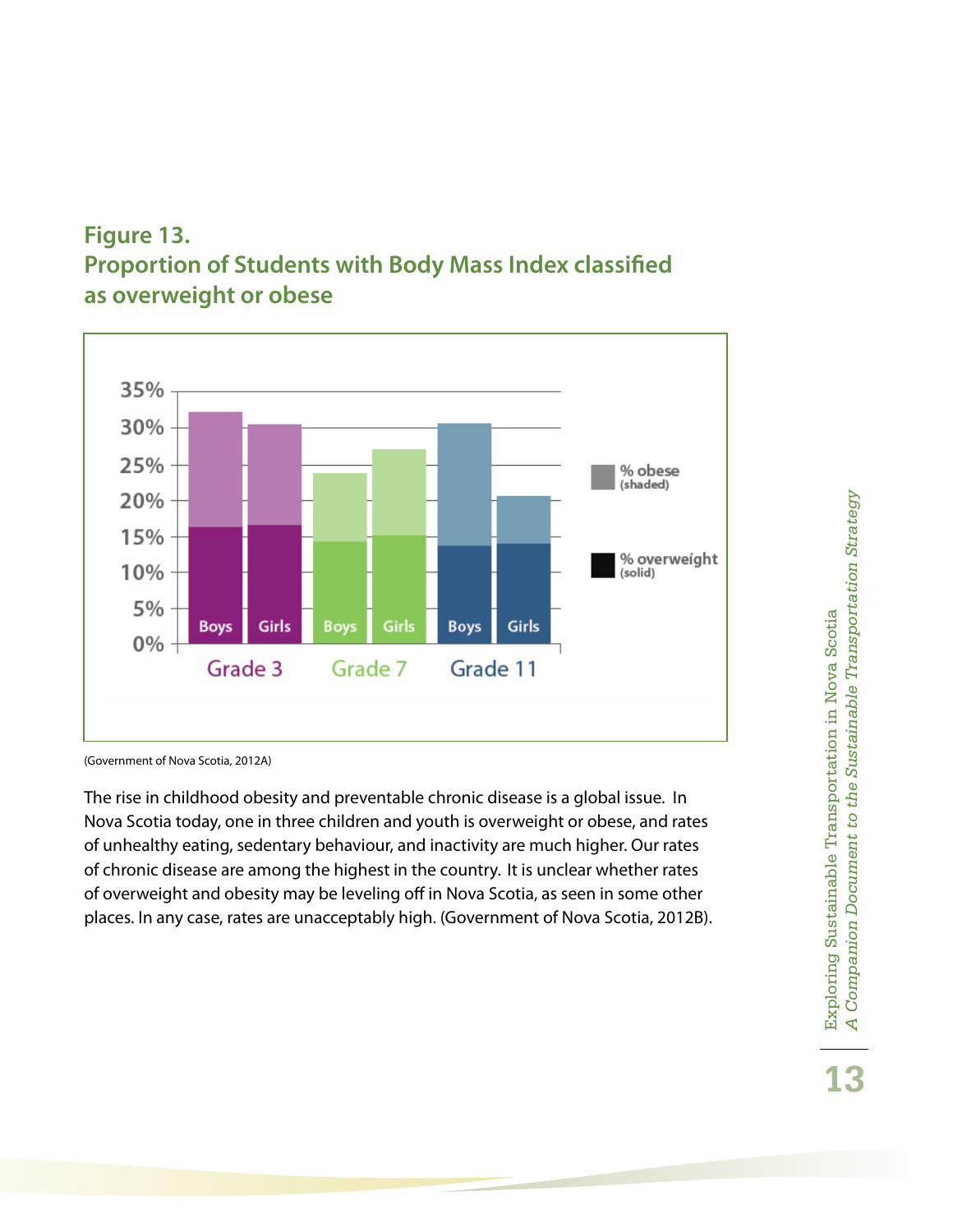#### Health (cont'd.)

#### **Figure 14. Self-Reported Overweight and Obesity Rate of Adults Figure 14.1 Self-Contract 2010**



(Statistics Canada, 2010)

Overweight and obesity rates have increased over the 2005-2010 time periods in adults as well. Our transportation behaviours contribute to sedentary lifestyles and encourage living further from work, making people more dependent on vehicle travel. Sustainable transportation offers the opportunity to address this trend by encouraging less dependence on private automobiles and more physical activity. encourage inving further from work, making people more dependent on venicle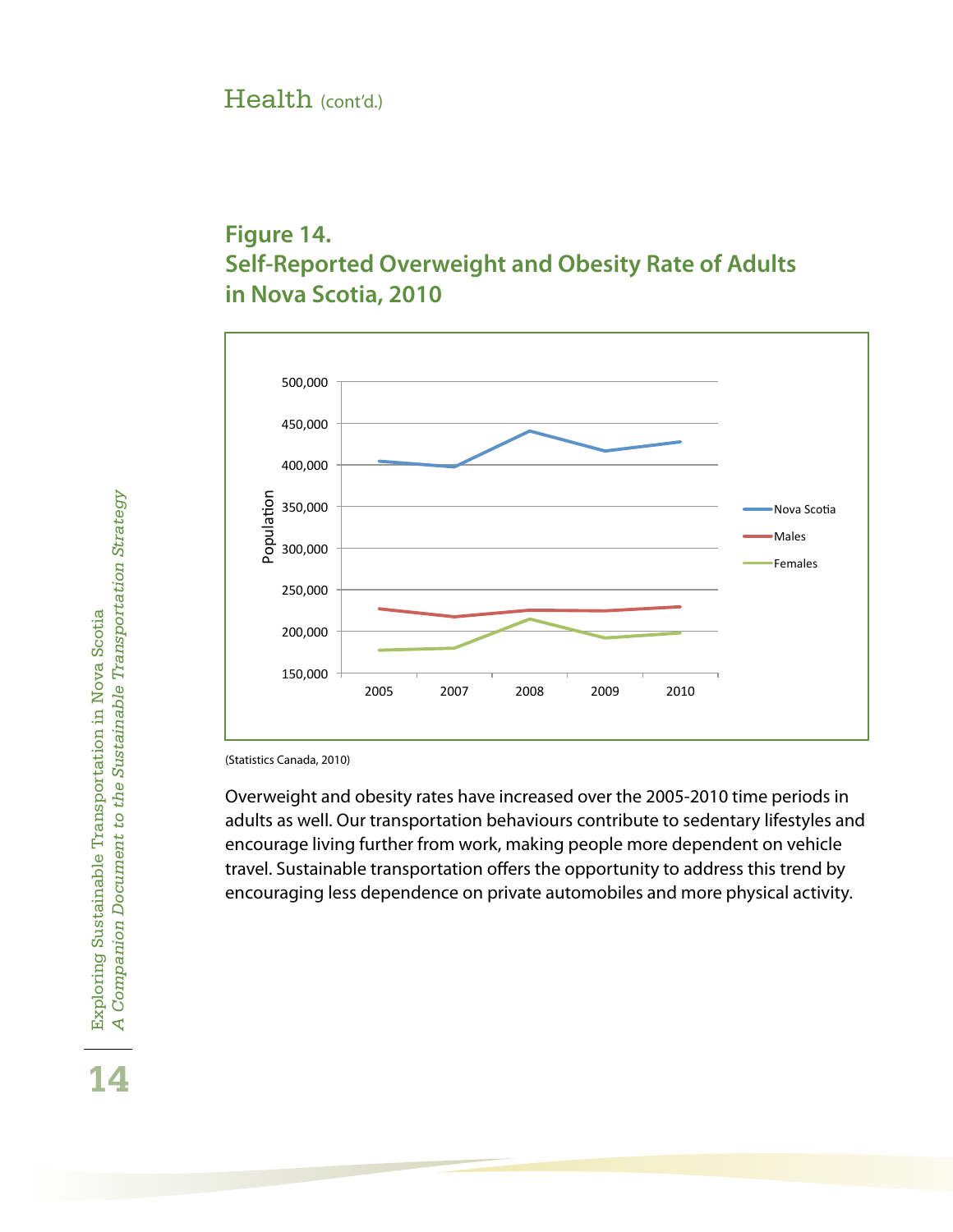### **References**

Environment Canada (2012) National inventory report: greenhouse gas sources and sinks in Canada 1990-2009.

Retrieved from *http://www.ec.gc.ca/Publications/default. asp?lang=En&xml=A07097EF-8EE1-4FF0-9AFB-6C392078D1A9*

Government of Nova Scotia (2012A) Keeping Pace: Physical activity and healthy eating among children and youth, key findings from the 2009-10 study. Retrieved from *http://www.gov.ns.ca/hpp/pasr/KeepingPaceReport.pdf*

Government of Nova Scotia (2012B) Thrive! A Plan for a Healthier Nova Scotia. Available at *http://thrive.novascotia.ca*

Natural Resources Canada (2012A) Comprehensive energy use database. Retrieved from *http://oee.nrcan.gc.ca/corporate/statistics/neud/dpa/ tablestrends2/tran\_ns\_1\_e\_4.cfm?attr=0*

Natural Resources Canada (2012B) Fuel Focus. Retrieved from *http://www.nrcan.gc.ca/energy/1374*

Institute (2012) Behind the Wheel: Opportunities for Canadians to drive less, reduce pollution and save money.

Retrieved from *http://www.pembina.org/pub/2379*

Statistics Canada (2006A) 2006 Census of population- Median commuting distance of workers (in kilometres), Canada, provinces and territories, 1996, 2001 and 2006. Retrieved from *http://www12.statcan.ca/census-recensement/2006/as-sa/97-561/ table/t2-eng.cfm*

Statistics Canada (2006B) 2006 Census of population- topic based tabulations, mode of transportation- Nova Scotia.

Retrieved from *http://www12.statcan.ca/census-recensement/2006/dp-pd/tbt/Rpeng.cfm?TABID=0&LANG=E&A=R&APATH=3&DETAIL=0&DIM=1&FL=A&FREE=0&G C=01&GID=855643&GK=1&GRP=1&O=D&PID=95839&PRID=0&PTYPE=88971,9715 4&S=0&SHOWALL=0&SUB=0&Temporal=2006&THEME=76&VID=13608&VNAMEE= &VNAMEF=&D1=0&D2=0&D3=0&D4=0&D5=0&D6=0*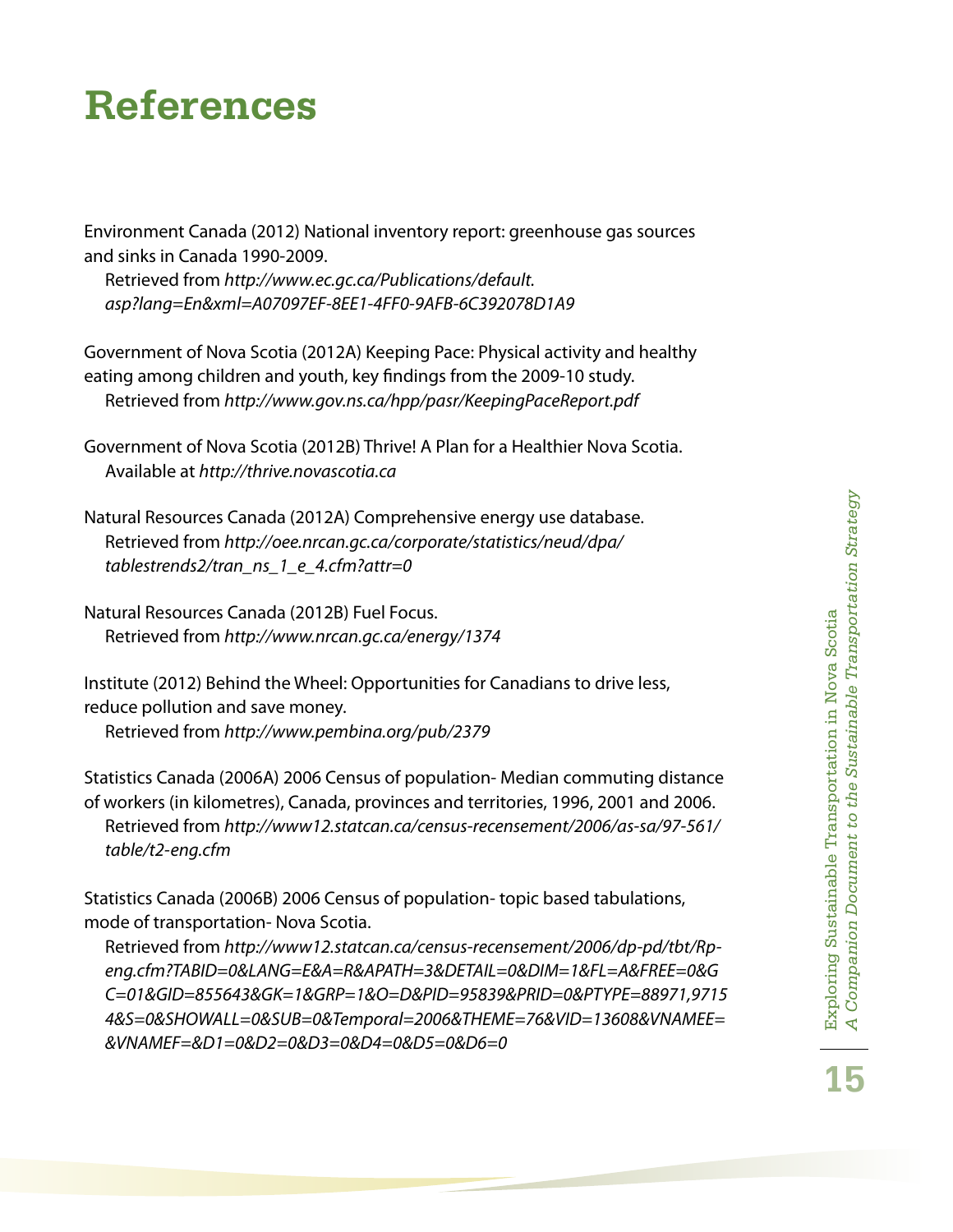#### References (cont'd.)

Statistics Canada (2009A) Spending patterns in Canada. Retrieved from *http://www5.statcan.gc.ca/access\_acces/alternative\_alternatif. action?l=eng&loc=http://www.statcan.gc.ca/pub/62-202-x/62-202-x2008000-eng. pdf&t=Spending%20Patterns%20in%20Canada*

Statistics Canada (2010) Body mass index, overweight or obese, self-reported, adult, by sex, provinces and territories. Statistics Canada, CANSIM, table 105-0501 . Retrieved from *http://www40.statcan.gc.ca/l01/cst01/health82a-eng.htm*

Statistics Canada (2011) Report on energy supply and demand in Canada. Retrieved from *http://www.statcan.gc.ca/pub/57-003-x/57-003-x2009000-eng.pdf*

Transport Canada (2010) Transportation in Canada: Addendum and figures. Retrieved from *http://www.tc.gc.ca/media/documents/policy/addendum2010.pdf*